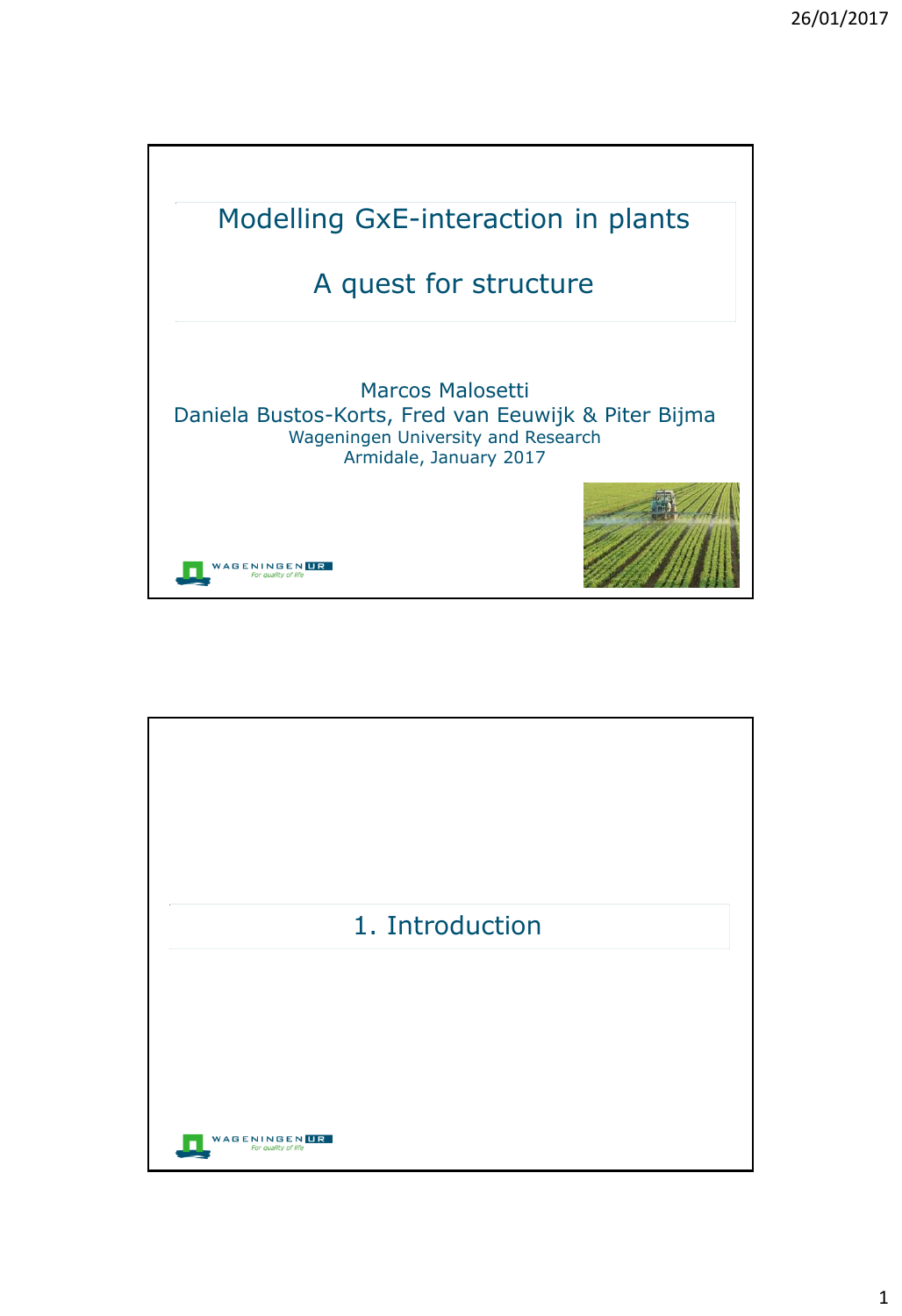

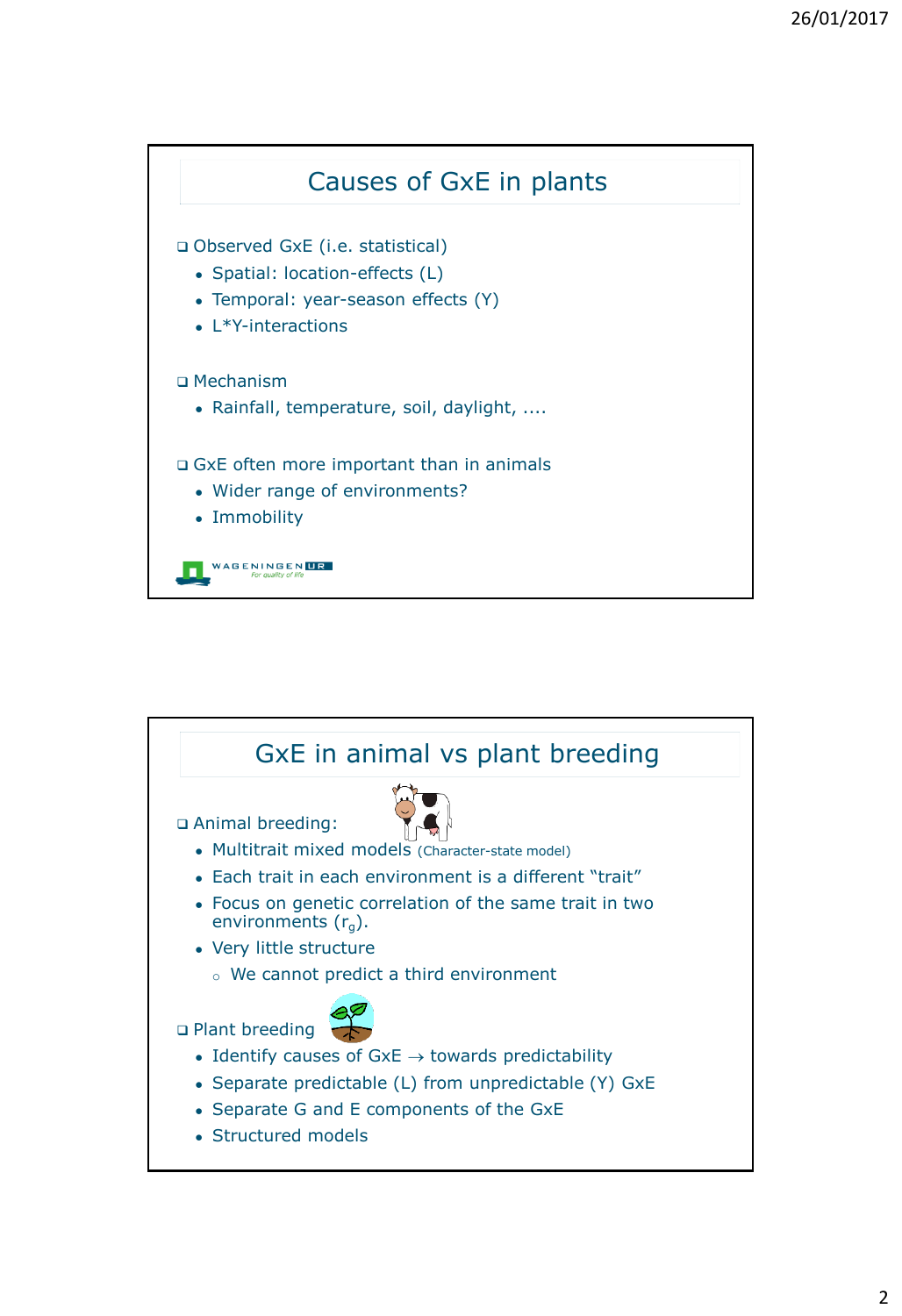

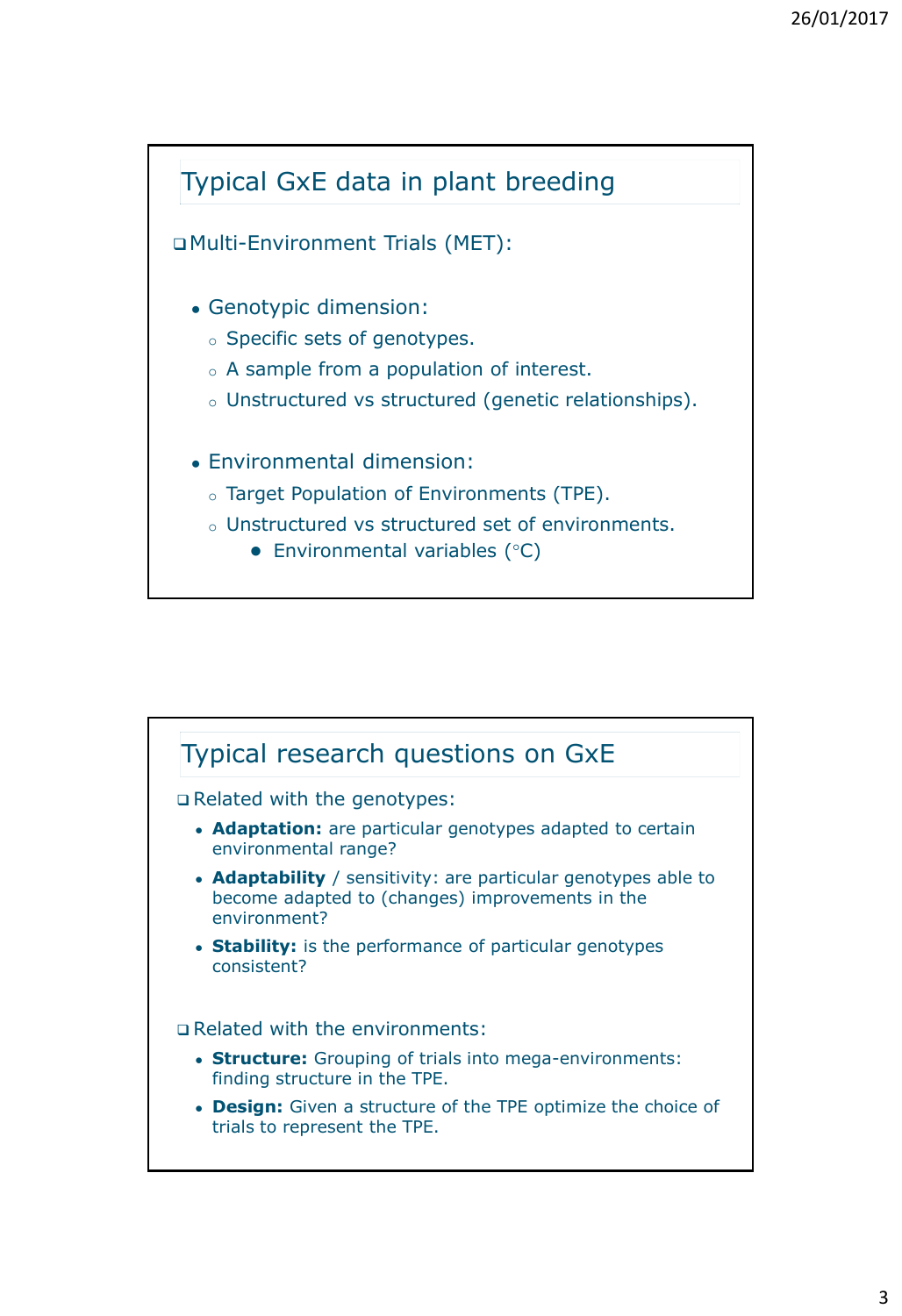

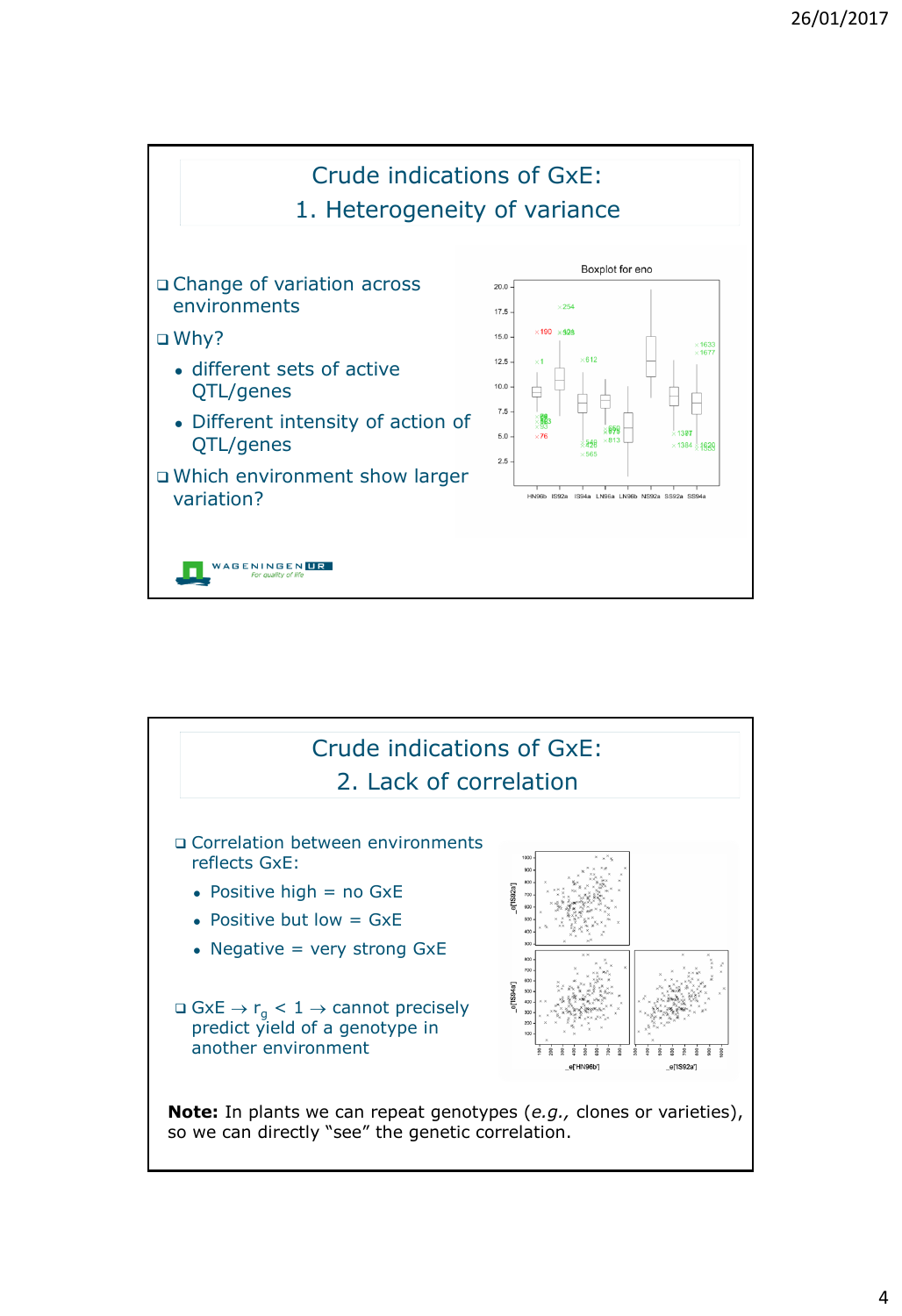

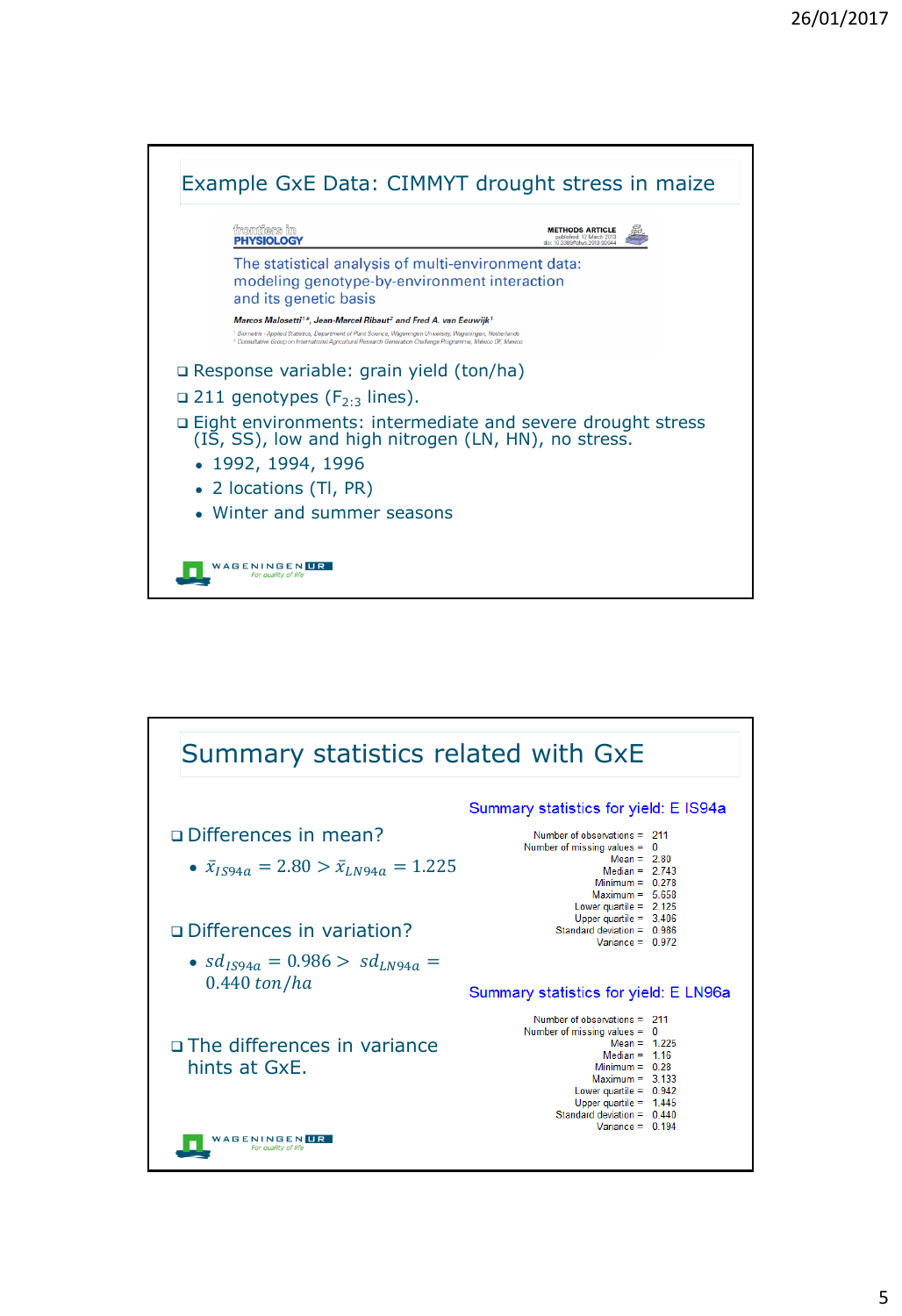

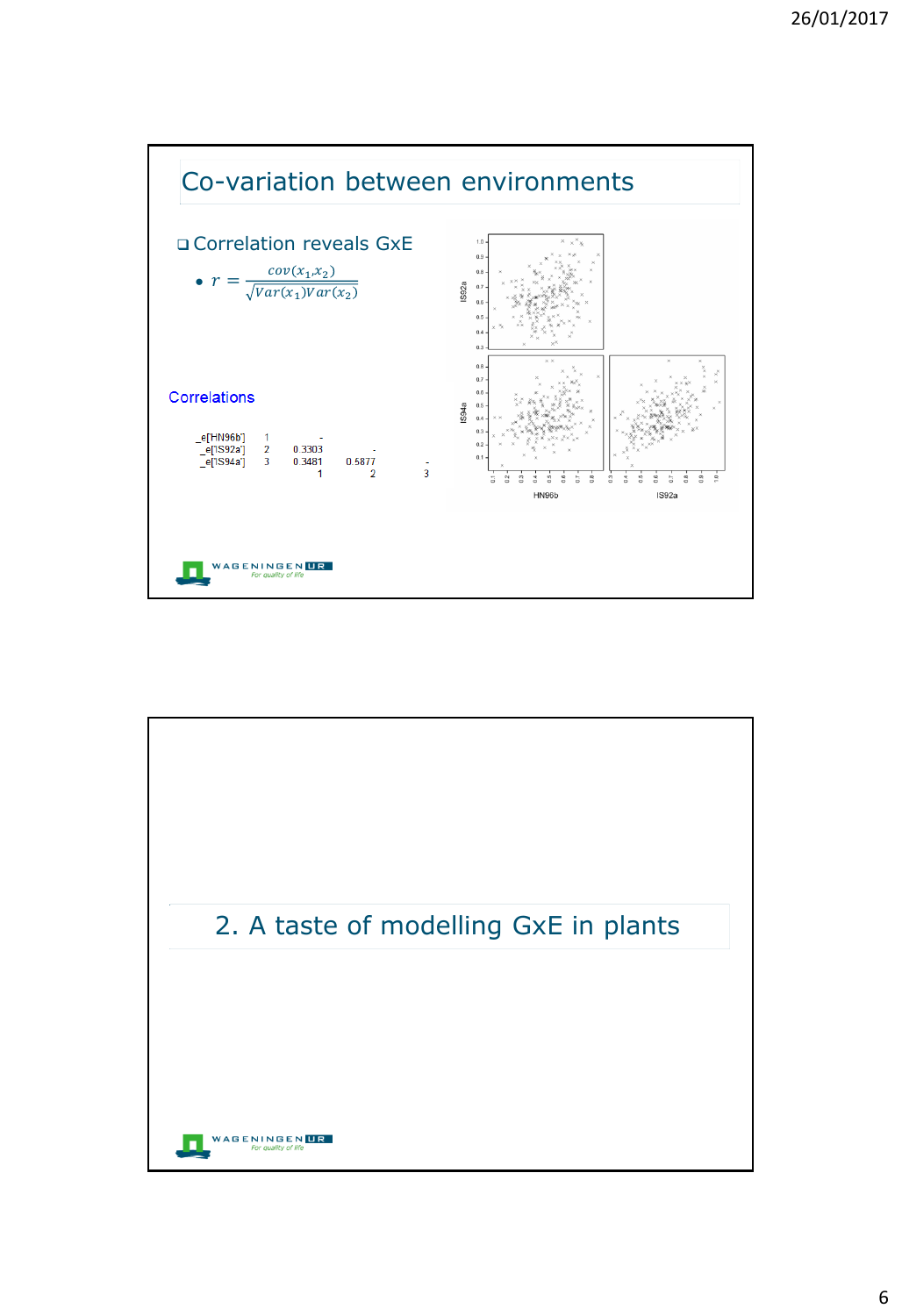

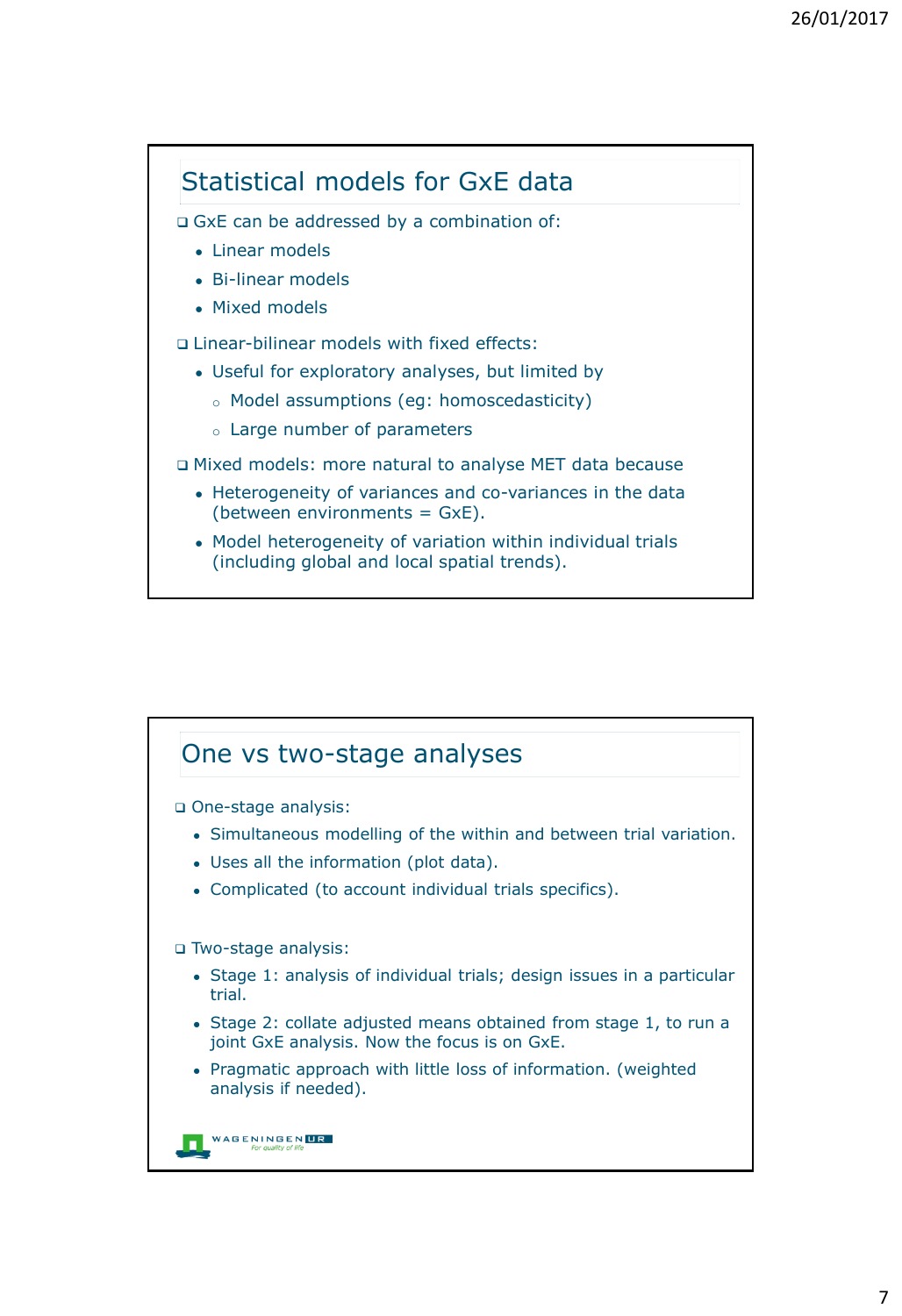

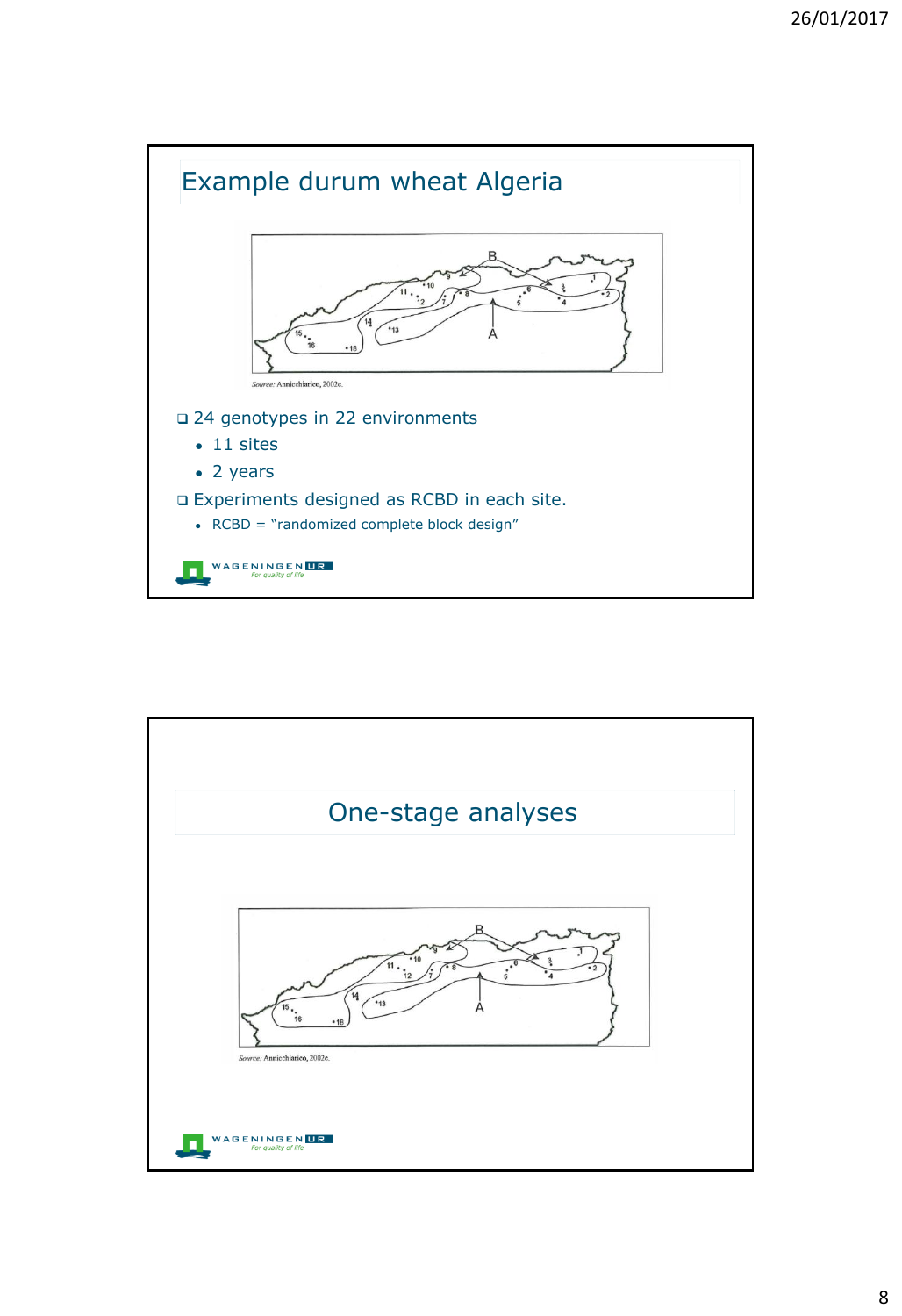

| <b>Classical ANOVA results</b>                                                                         |                                                                                   |                   |                                    |                               |                |                |  |  |
|--------------------------------------------------------------------------------------------------------|-----------------------------------------------------------------------------------|-------------------|------------------------------------|-------------------------------|----------------|----------------|--|--|
|                                                                                                        | Analysis of variance                                                              |                   |                                    |                               |                |                |  |  |
|                                                                                                        | Variate: vield                                                                    |                   |                                    |                               |                |                |  |  |
|                                                                                                        | Source of variation                                                               | df.               | S.S.                               | m.S.                          | V.F.           | F pr.          |  |  |
|                                                                                                        | <b>Block Environment stratum</b><br>Environment<br>Residual                       | 21<br>66          | 935.94627<br>117.68513             | 44.56887<br>1 78311           | 25.00<br>21 49 | < 001          |  |  |
|                                                                                                        | Block.Environment.*Units* stratum<br>Genotype<br>Environment.Genotype<br>Residual | 23<br>483<br>1518 | 80.84161<br>151.66288<br>125.94926 | 3.51485<br>0.31400<br>0.08297 | 42.36<br>3.78  | < 001<br>< 001 |  |  |
|                                                                                                        | Total                                                                             | 2111              | 1412 08514                         |                               |                |                |  |  |
|                                                                                                        | □ Environment effects often largest.                                              |                   |                                    |                               |                |                |  |  |
| □ Difficult to compare variation genotype main effects versus<br>genotype by environment interaction.  |                                                                                   |                   |                                    |                               |                |                |  |  |
| □ When genotypes are just a sample from a larger population,<br>classical ANOVA is not the most useful |                                                                                   |                   |                                    |                               |                |                |  |  |
| • Full parameterization does not teach us much                                                         |                                                                                   |                   |                                    |                               |                |                |  |  |
| $\bullet \rightarrow$ switch to random genotypic effects, mixed model.                                 |                                                                                   |                   |                                    |                               |                |                |  |  |
|                                                                                                        |                                                                                   |                   |                                    |                               |                |                |  |  |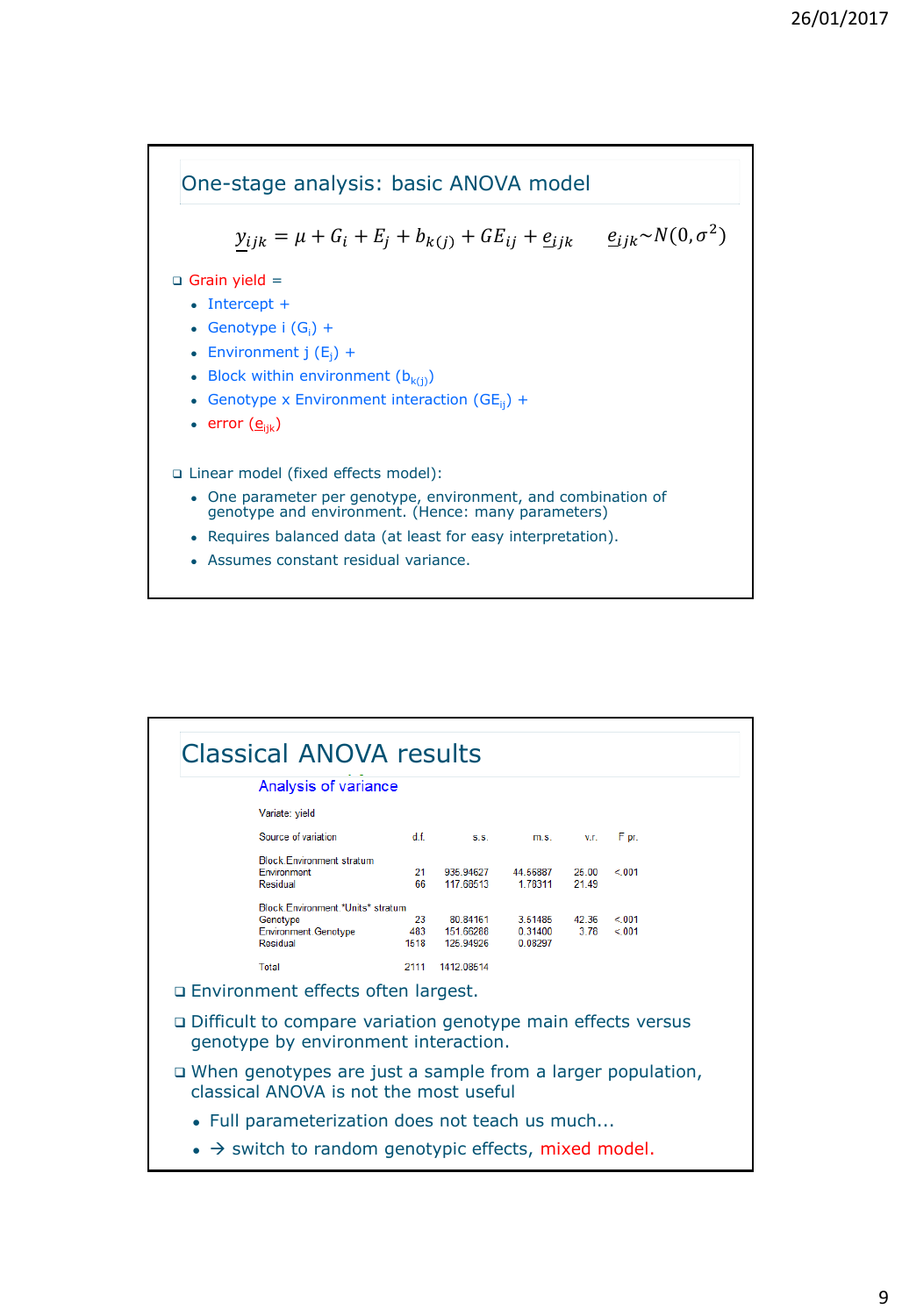

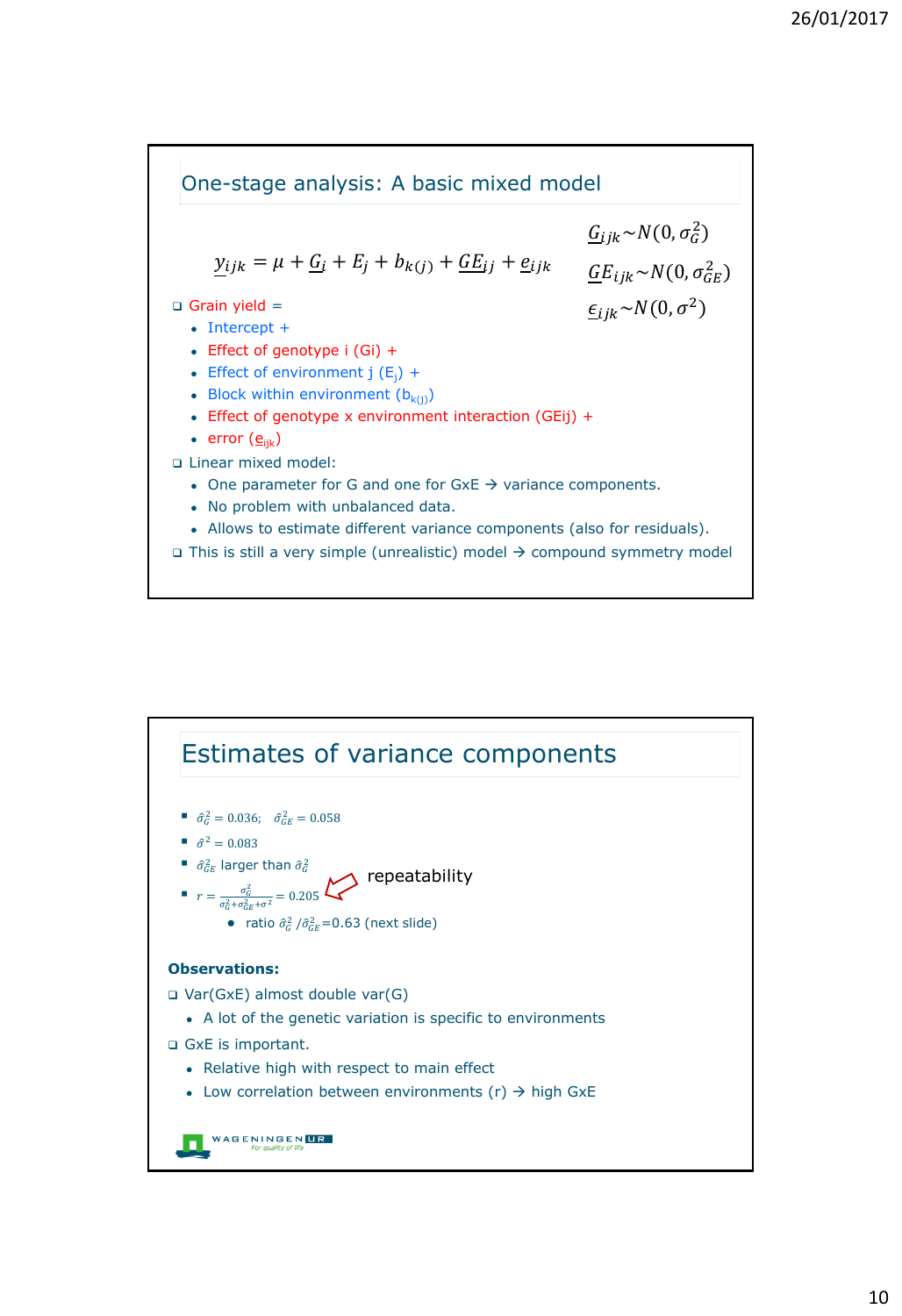| <b>Spring Barley</b><br>Canada<br>62<br>110<br>174<br>0.56<br>122<br>132<br>178<br>0.92<br>Spring Oat<br>Canada<br>Wheat<br>Australia<br>23<br>70<br>87<br>0.33<br>142<br>0.70<br>Winter wheat<br>UK<br>99<br>128<br>9780<br>20570<br>UK<br>18790<br>0.48<br>Potatoes<br>Thailand<br>198<br>299<br>Lowland rice<br>178<br>0.66<br>Lowland rice<br>Thailand<br>311<br>440<br>0.19<br>60 |
|----------------------------------------------------------------------------------------------------------------------------------------------------------------------------------------------------------------------------------------------------------------------------------------------------------------------------------------------------------------------------------------|
|                                                                                                                                                                                                                                                                                                                                                                                        |
|                                                                                                                                                                                                                                                                                                                                                                                        |
|                                                                                                                                                                                                                                                                                                                                                                                        |
|                                                                                                                                                                                                                                                                                                                                                                                        |
|                                                                                                                                                                                                                                                                                                                                                                                        |
|                                                                                                                                                                                                                                                                                                                                                                                        |
|                                                                                                                                                                                                                                                                                                                                                                                        |
| 0.0364<br>Algeria<br>0.0578<br>0.0830<br>0.63                                                                                                                                                                                                                                                                                                                                          |
| durum wheat<br>$\Box$ Often GxE > G (ratio lower than 0.5).<br>□ Relatively high GxE (Spring Oat example of relatively low                                                                                                                                                                                                                                                             |

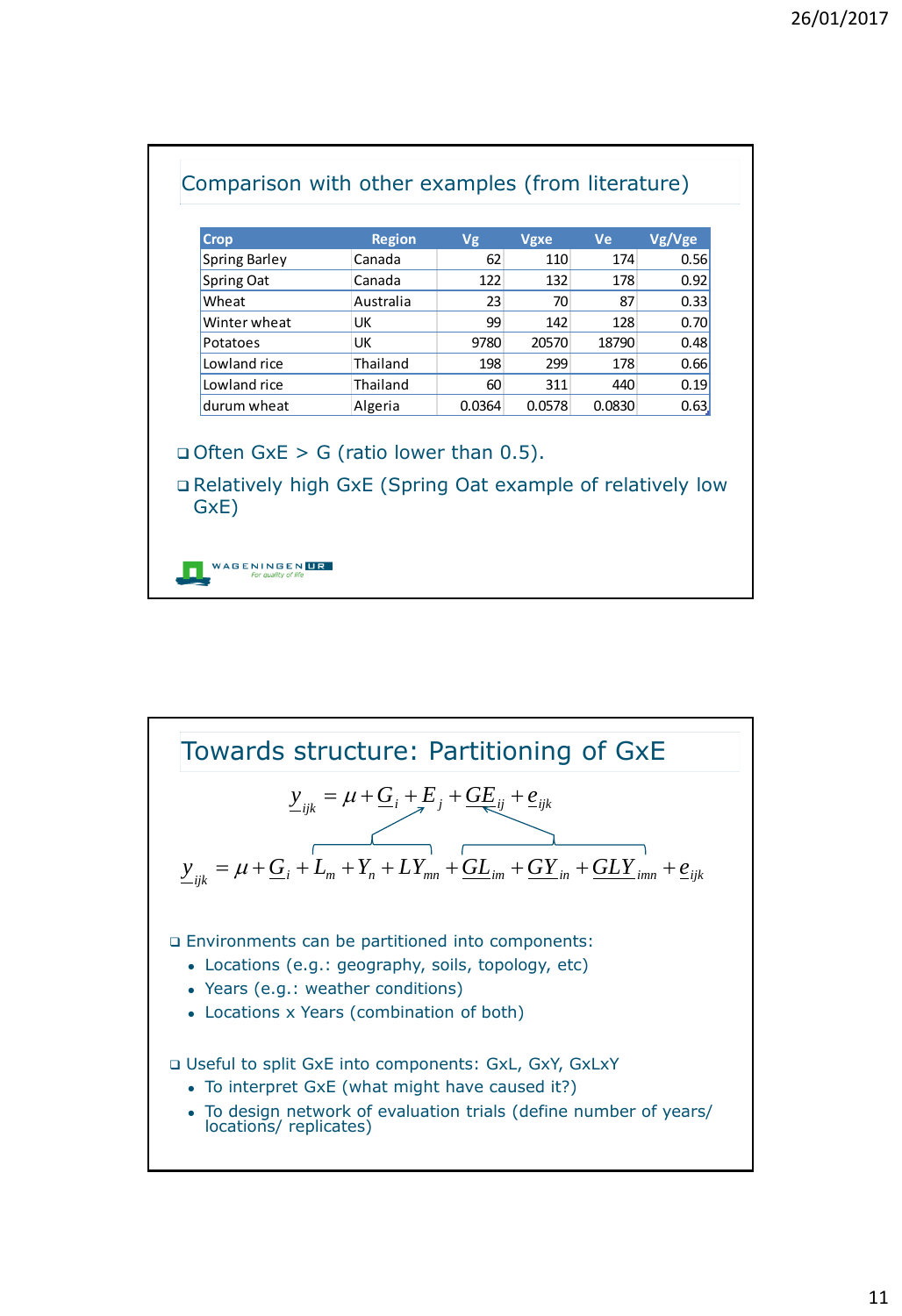

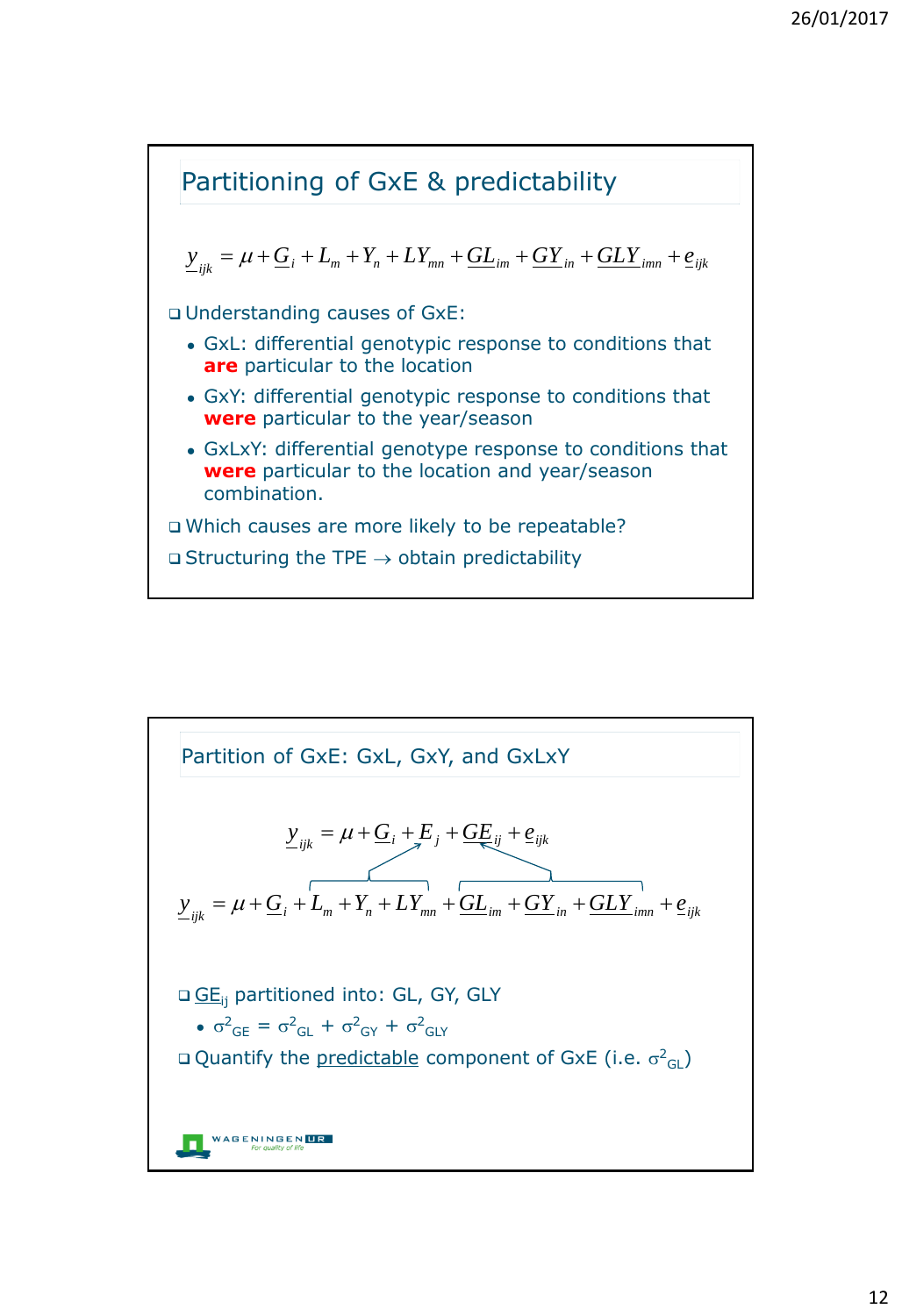

| Crop                                  | <b>Region</b>                                                                         | Vg     | Vgxl   | <b>Vgxy</b>  | <b>Vgxlxy</b><br>Ve |       | Vgxl/Vgxe |
|---------------------------------------|---------------------------------------------------------------------------------------|--------|--------|--------------|---------------------|-------|-----------|
| <b>Spring Barley</b>                  | Canada                                                                                | 62     | 29     | 18           | 63                  | 174   | 0.26      |
| <b>Spring Oat</b>                     | Canada                                                                                | 122    | 58     | 21           | 53                  | 178   | 0.44      |
| Wheat                                 | Australia                                                                             | 23     | 8      | $\mathbf{q}$ | 53                  | 87    | 0.11      |
| Winter wheat                          | UК                                                                                    | 99     | 7      | 22           | 113                 | 128   | 0.05      |
| Potatoes                              | UК                                                                                    | 9780   | 2980   | 2630         | 14960               | 18790 | 0.14      |
| Lowland rice                          | Thailand                                                                              | 198    | 82     | 18           | 199                 | 178   | 0.27      |
| Lowland rice                          | Thailand                                                                              | 60     | 3      | 49           | 259                 | 440   | 0.01      |
| durum wheat                           | Algeria                                                                               | 0.0364 | 0.0048 | 0.0021       | 0.0521              | 0.083 | 0.08      |
| □ Often limited predictability of GxE | • $Var(GxL)/Var(GXE) << 1$<br>• Spring oat an example of relatively high "repeatable" |        |        |              |                     |       |           |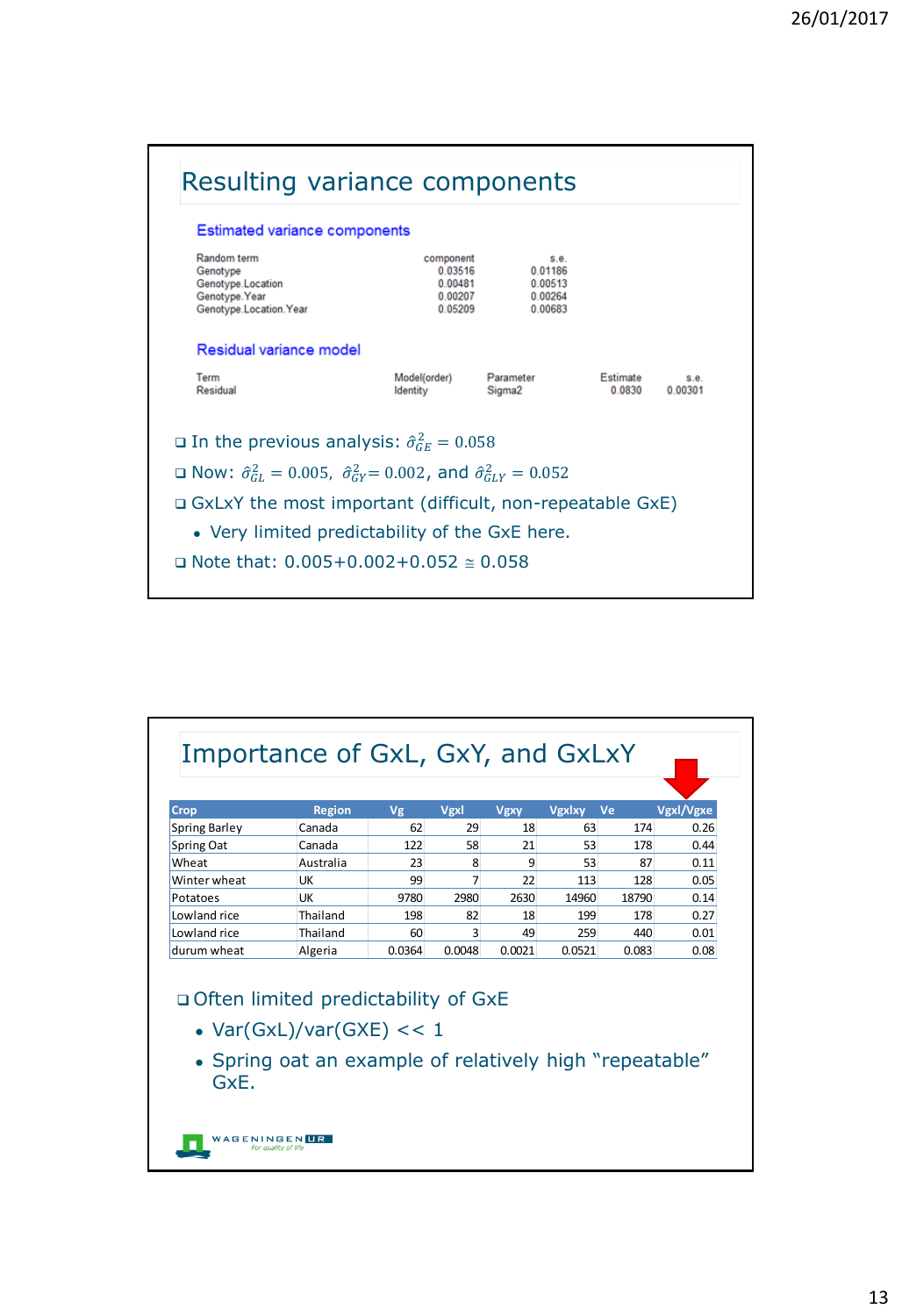

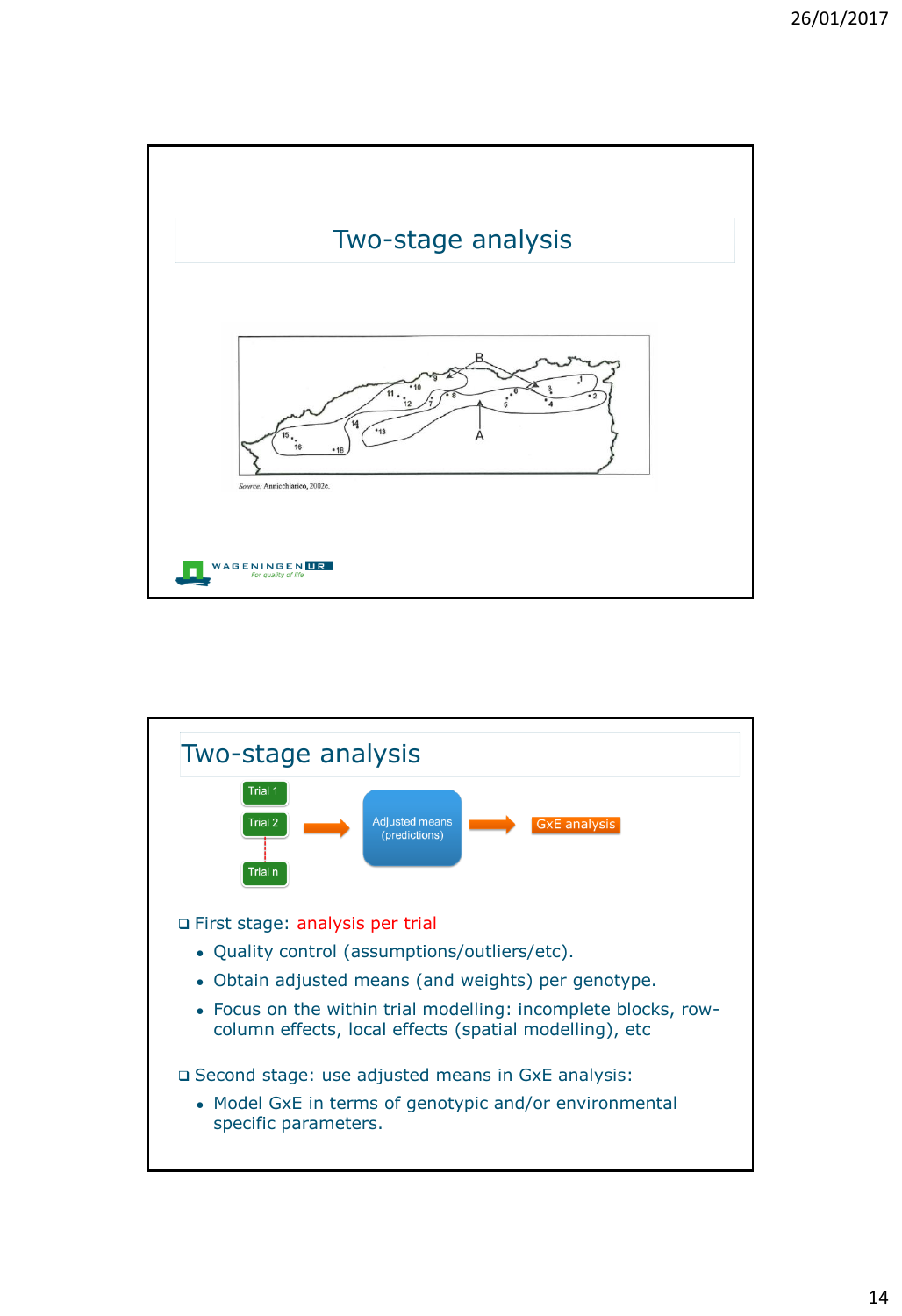